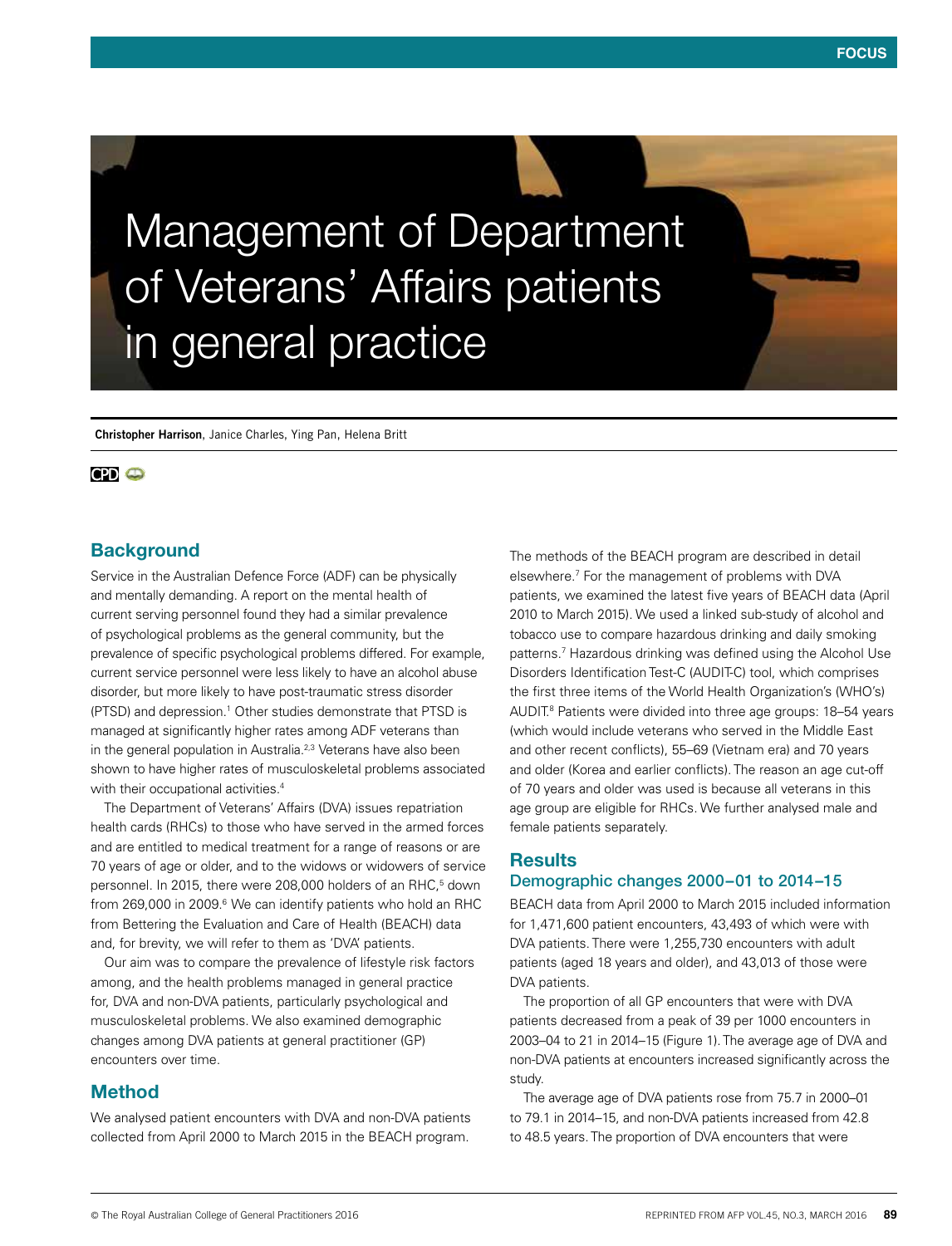with males decreased significantly from 62.0% in 2000–01 to 50.9% in 2014–15. There was no significant change for non-DVA encounters.

## Psychological problems 2010–15

Male DVA patients of all ages and female DVA patients aged 18–54 years had higher management rates of psychological problems than their non-DVA peers (Figure 2). Male DVA patients aged 18–54 years had a significantly higher rate of depression and a significantly lower rate of anxiety managed at their encounters than their peers. Male DVA patients of all ages had a significantly higher management rate of PTSD than their non-DVA peers.

### Musculoskeletal problems 2010–15

There was a significantly higher management rate of musculoskeletal problems in male DVA patients aged 18–69 years than in male non-DVA patients, but there was no significant difference between DVA and non-DVA patients for all other age and sex groups. However, both male and female DVA patients aged 18–54 years had significantly higher rates of back complaint management than their non-DVA peers. Osteoarthritis was managed at a significantly higher rate for male DVA patients aged 18–69 years than for their non-DVA peers.

### Smoking and alcohol 2010–15

Across all age and sex groups, there was no significant difference between the proportion of DVA and non-DVA patients who were daily smokers (results not presented). Males aged 55– 69 years were the only veteran age–sex group to have a larger proportion of 'hazardous' drinkers than their non-DVA peers.

## **Discussion**

The results of our study support similar work by showing that DVA patients have significantly higher rates of psychological<sup>1-3</sup> and musculoskeletal problems<sup>4</sup> managed in general practice, especially among those in the 18–54 years age group. DVA patients aged 70 years and older were similar to their non-DVA peers, with the exception of higher rates of PTSD in male veterans in this age group.

It is interesting to note that the problems managed for younger female DVA patients were similar to those of younger male DVA patients, but quite different from those among younger female non-DVA patients. By contrast, problems managed for older female DVA patients (aged 55 years and older) were not significantly different from older female non-DVA patients. A possible inference is that older female DVA patients are more likely to be widows of male cardholders and would be less likely to be former members of the ADF.

It is notable that among younger males, DVA patients had higher management rates of PTSD, whereas non-DVA patients had higher management rates of anxiety. It would be worthwhile examining whether the knowledge that someone is a veteran leads GPs to diagnose PTSD when similar symptoms in non-DVA patients may be labelled anxiety.



Figure 1. Demographic changes in GP encounters with DVA patients 2000-15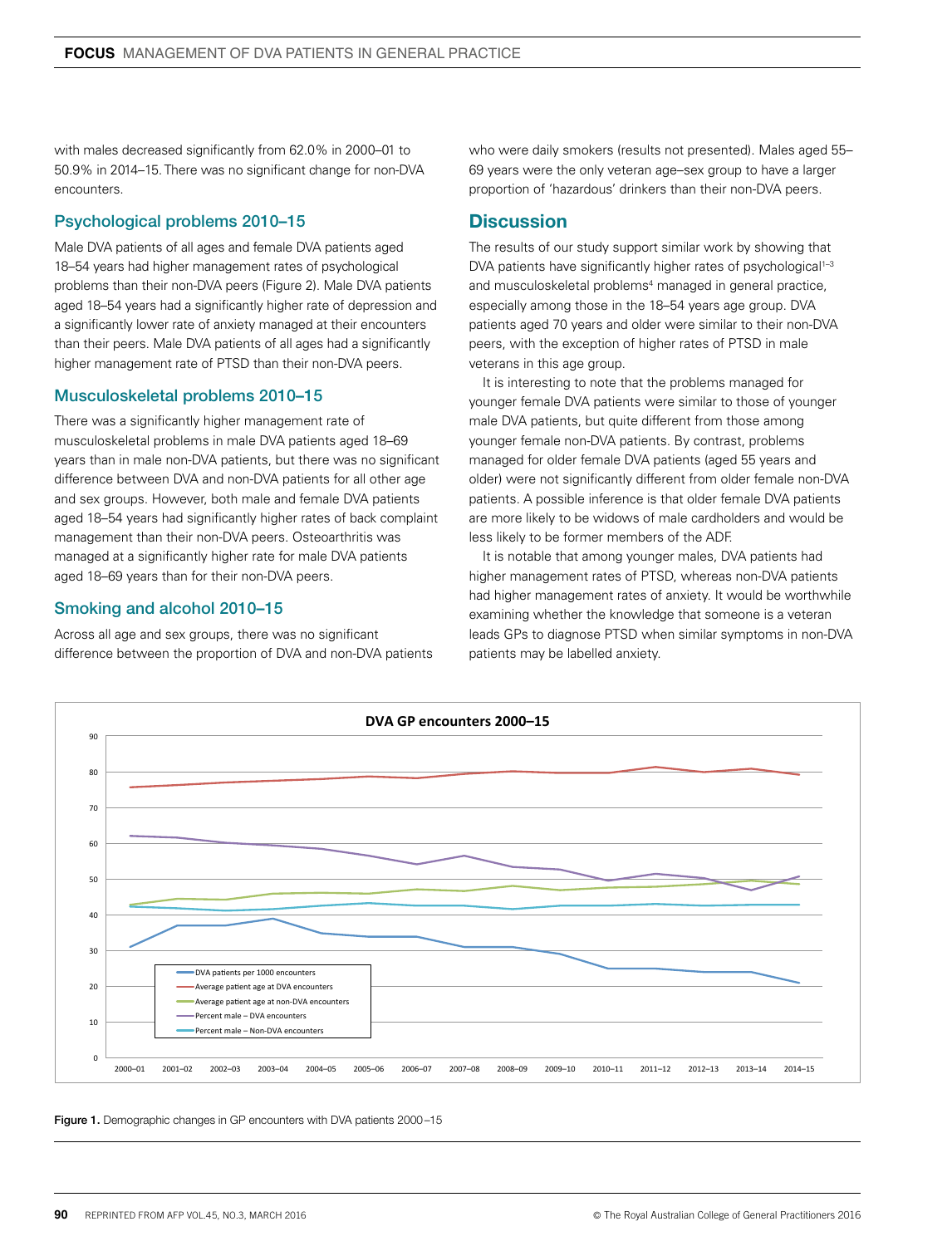